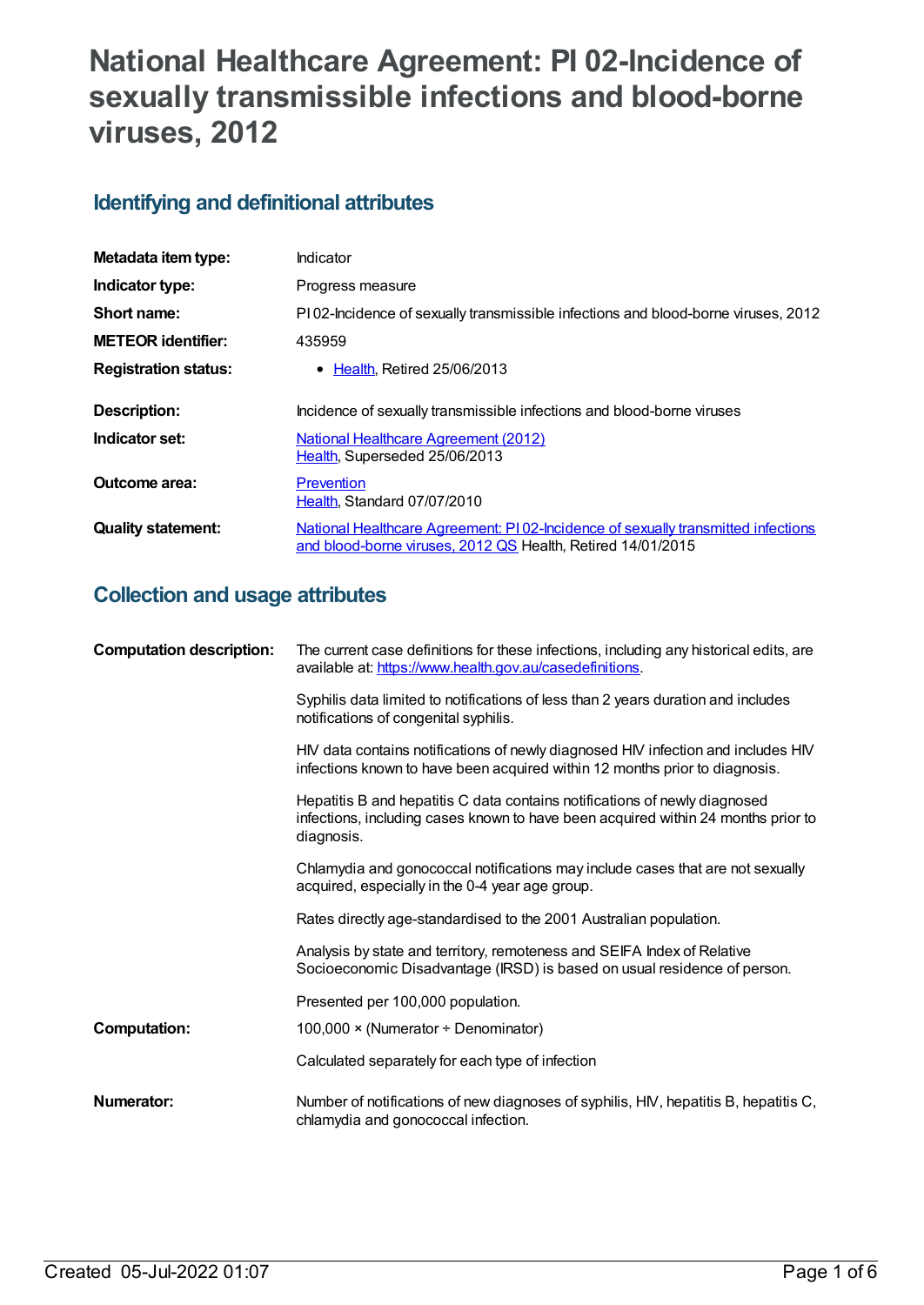| —Data Element / Data Set—                                                                               |
|---------------------------------------------------------------------------------------------------------|
|                                                                                                         |
| Data Element                                                                                            |
| Notifications of new diagnoses of selected sexually transmissible disease<br>and/or blood-borne viruses |
| Data Source                                                                                             |
| <b>National Notifiable Diseases Surveillance System (NNDSS)</b>                                         |
| Guide for use                                                                                           |
| Data source type: Administrative by-product data                                                        |
| <b>Data Element / Data Set-</b>                                                                         |
|                                                                                                         |
| Data Element                                                                                            |
|                                                                                                         |

Notifications of new diagnoses of selected sexually transmissible disease and/or blood-borne viruses

#### **Data Source**

## National HIV [Register](https://meteor.aihw.gov.au/content/396672)

**Guide for use**

Data source type: Administrative by-product data

**Denominator:** Total population

**Denominator data elements:**

# **Data Element / Data Set**

#### **Data Element**

Person—estimated resident population of Australia

**Data Source**

ABS Estimated resident population (total [population\)](https://meteor.aihw.gov.au/content/393625)

#### **Guide for use**

Data source type: Census-based plus administrative by-product data

## **Data Element / Data Set**

## **Data Element**

Person—estimated resident population of Australia

## **Data Source**

ABS Indigenous [experimental](https://meteor.aihw.gov.au/content/394092) estimates and projections (2001 Censusbased)

#### **Guide for use**

Data source type: Census-based plus administrative by-product data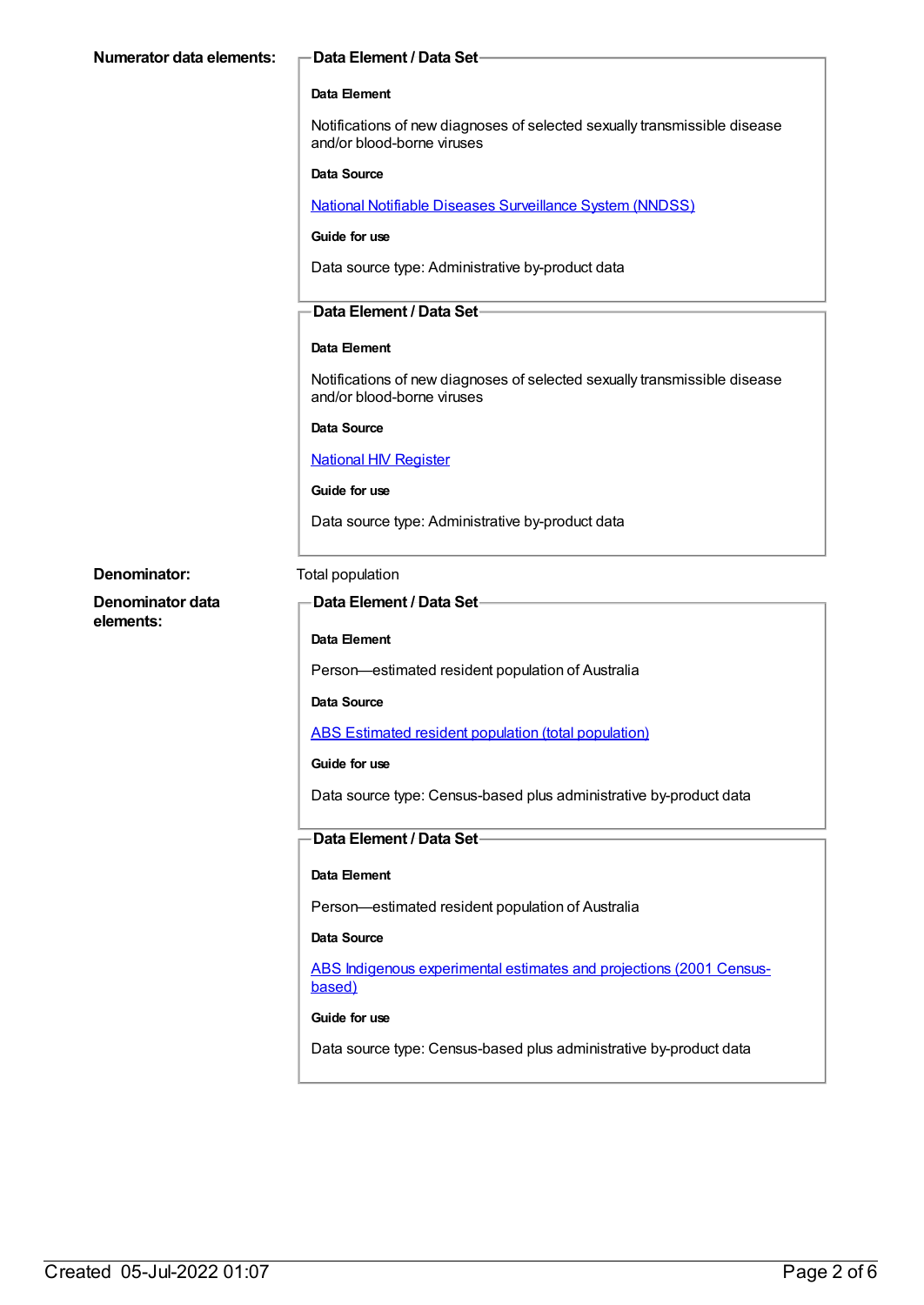| Disaggregation:            | 2010—Nationally (by each type of infection) by SEIFA Index of Relative<br>Socioeconomic Disadvantage (IRSD) deciles                                                 |
|----------------------------|---------------------------------------------------------------------------------------------------------------------------------------------------------------------|
|                            | 2008 (revised WA chlamydia data), and 2010-State and territory, by each type of<br>infection, by:                                                                   |
|                            | • Indigenous status<br>$•$ sex<br>$\bullet$ age<br>• remoteness (Australian Standard Geographical Classification Remoteness<br>Structure)<br>• SEIFA IRSD quintiles |
|                            | Some disaggregation may result in numbers too small for publication.                                                                                                |
| <b>Disaggregation data</b> | Data Element / Data Set-                                                                                                                                            |
| elements:                  | Data Element                                                                                                                                                        |
|                            | Person-age                                                                                                                                                          |
|                            | Data Source                                                                                                                                                         |
|                            | <b>National Notifiable Diseases Surveillance System (NNDSS)</b>                                                                                                     |
|                            | Guide for use                                                                                                                                                       |
|                            | Data source type: Administrative by-product data                                                                                                                    |
|                            | Data Element / Data Set-                                                                                                                                            |
|                            | Data Element                                                                                                                                                        |
|                            | Person-area of usual residence                                                                                                                                      |
|                            | Data Source                                                                                                                                                         |
|                            | <b>National Notifiable Diseases Surveillance System (NNDSS)</b>                                                                                                     |
|                            | Guide for use                                                                                                                                                       |
|                            | Data source type: Administrative by-product data                                                                                                                    |
|                            | Used for disaggregation by state/territory, remoteness and SEIFA IRSD                                                                                               |
|                            | Data Element / Data Set-                                                                                                                                            |
|                            | Data Element                                                                                                                                                        |
|                            | Person-Indigenous status                                                                                                                                            |
|                            | Data Source                                                                                                                                                         |
|                            | <b>National Notifiable Diseases Surveillance System (NNDSS)</b>                                                                                                     |
|                            | Guide for use                                                                                                                                                       |
|                            | Data source type: Administrative by-product data                                                                                                                    |
|                            | Data Element / Data Set-                                                                                                                                            |
|                            | Data Element                                                                                                                                                        |
|                            | Person-sex                                                                                                                                                          |
|                            | Data Source                                                                                                                                                         |
|                            | <b>National Notifiable Diseases Surveillance System (NNDSS)</b>                                                                                                     |
|                            | Guide for use                                                                                                                                                       |
|                            | Data source type: Administrative by-product data                                                                                                                    |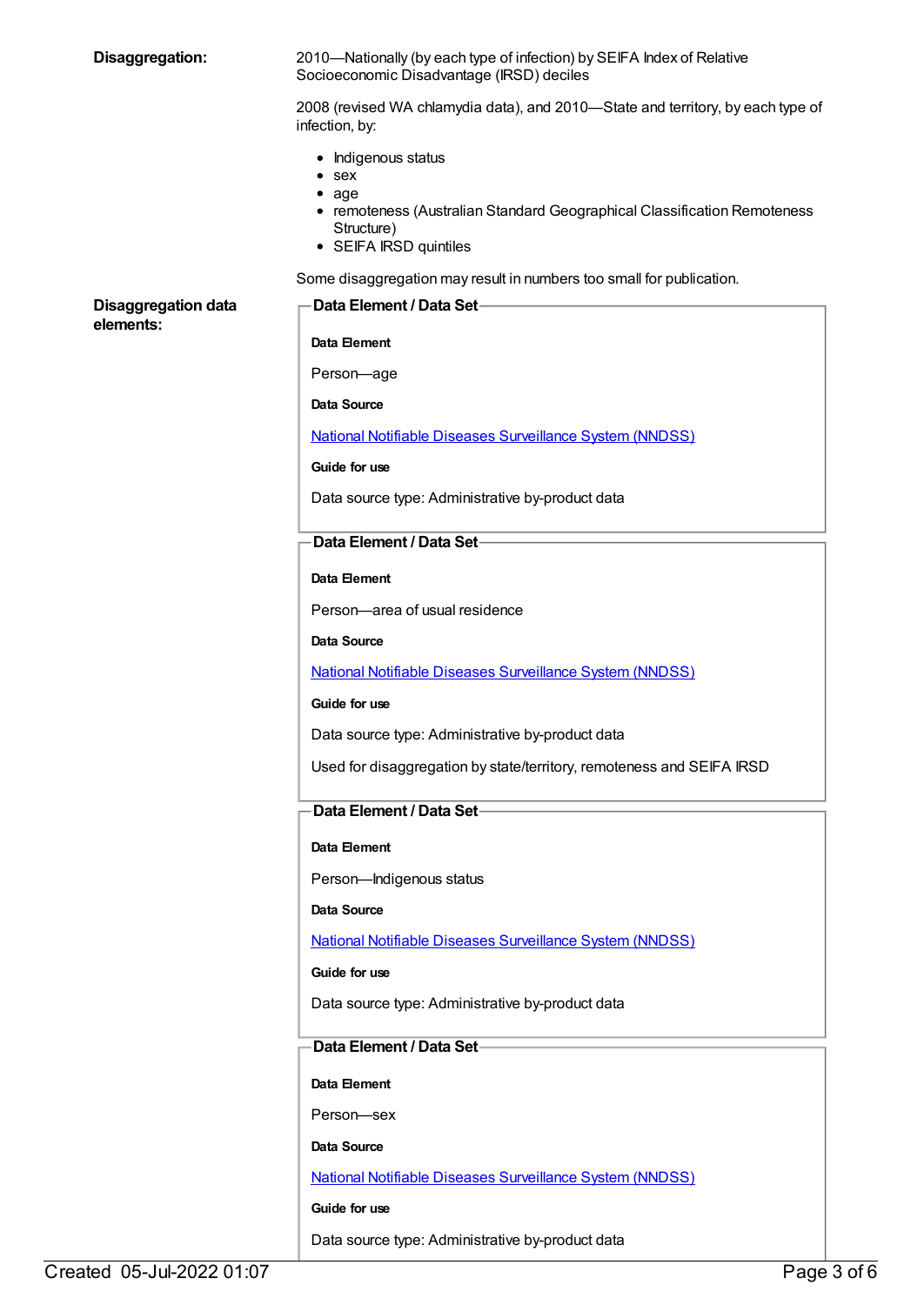## **Data Element / Data Set**

**Data Element**

Person—age

**Data Source**

National HIV [Register](https://meteor.aihw.gov.au/content/396672)

**Guide for use**

Data source type: Administrative by-product data

# **Data Element / Data Set**

**Data Element**

Person—area of usual residence

**Data Source**

National HIV [Register](https://meteor.aihw.gov.au/content/396672)

**Guide for use**

Data source type: Administrative by-product data

Used for disaggregation by state/territory, remoteness and SEIFA IRSD

# **Data Element / Data Set**

#### **Data Element**

Person—Indigenous status

# **Data Source**

## **National HIV [Register](https://meteor.aihw.gov.au/content/396672)**

## **Guide for use**

Data source type: Administrative by-product data

# **Data Element / Data Set**

**Data Element**

Person—sex

**Data Source**

#### **National HIV [Register](https://meteor.aihw.gov.au/content/396672)**

**Guide for use**

Data source type: Administrative by-product data

**Comments:** Most recent data available for 2012 CRC report: 2010 (calendar year data).

# **Representational attributes**

| <b>Representation class:</b> | Rate    |
|------------------------------|---------|
| Data type:                   | Real    |
| Unit of measure:             | Person  |
| Format:                      | N[NN].N |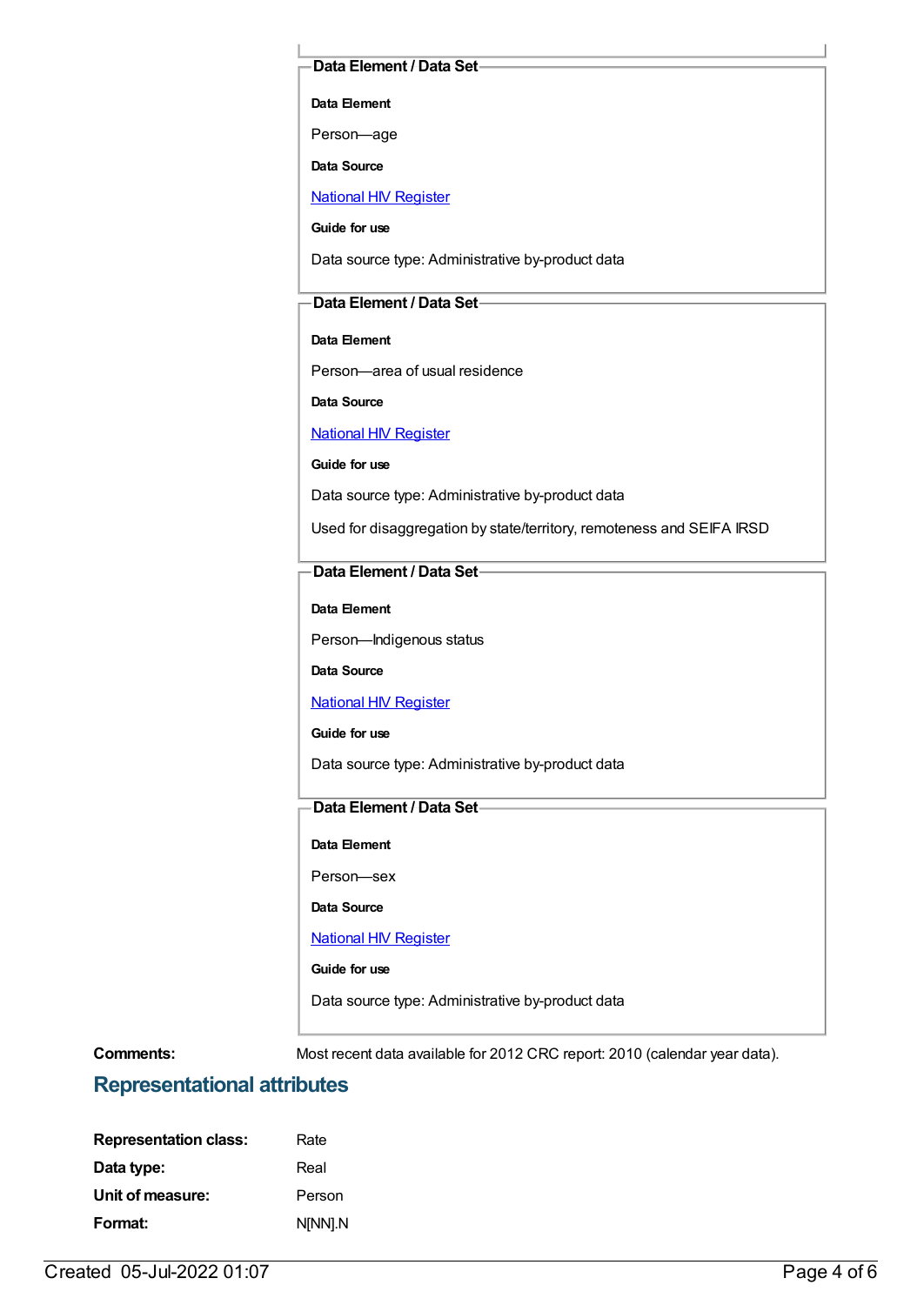# **Indicator conceptual framework**

**Framework and dimensions: Health [conditions](https://meteor.aihw.gov.au/content/392574)** 

# **Data source attributes**

| Data sources: | <b>Data Source</b>                                                        |
|---------------|---------------------------------------------------------------------------|
|               | <b>ABS Estimated resident population (total population)</b>               |
|               | Frequency                                                                 |
|               | Quarterly                                                                 |
|               | <b>Quality statement</b>                                                  |
|               | ABS Estimated resident population (total population), QS                  |
|               | Data custodian                                                            |
|               | <b>Australian Bureau of Statistics</b>                                    |
|               | <b>Data Source</b>                                                        |
|               | <b>National Notifiable Diseases Surveillance System (NNDSS)</b>           |
|               | Frequency                                                                 |
|               | Annual                                                                    |
|               | Data custodian                                                            |
|               | Australian Government Department of Health                                |
|               | <b>Data Source</b>                                                        |
|               | ABS Indigenous experimental estimates and projections (2001 Census-based) |
|               | Frequency                                                                 |
|               | Periodic                                                                  |
|               | <b>Quality statement</b>                                                  |
|               | ABS Indigenous experimental estimates and projections, QS                 |
|               | Data custodian                                                            |
|               | <b>Australian Bureau of Statistics</b>                                    |
|               | <b>Data Source</b>                                                        |
|               | <b>National HIV Register</b>                                              |
|               | Frequency                                                                 |
|               | Annual                                                                    |
|               | Data custodian                                                            |
|               | The Kirby Institute for infection and immunity in society                 |
|               |                                                                           |

# **Accountability attributes**

**Reporting requirements:** National Healthcare Agreement **Organisation responsible for providing data:** Department of Health and Ageing